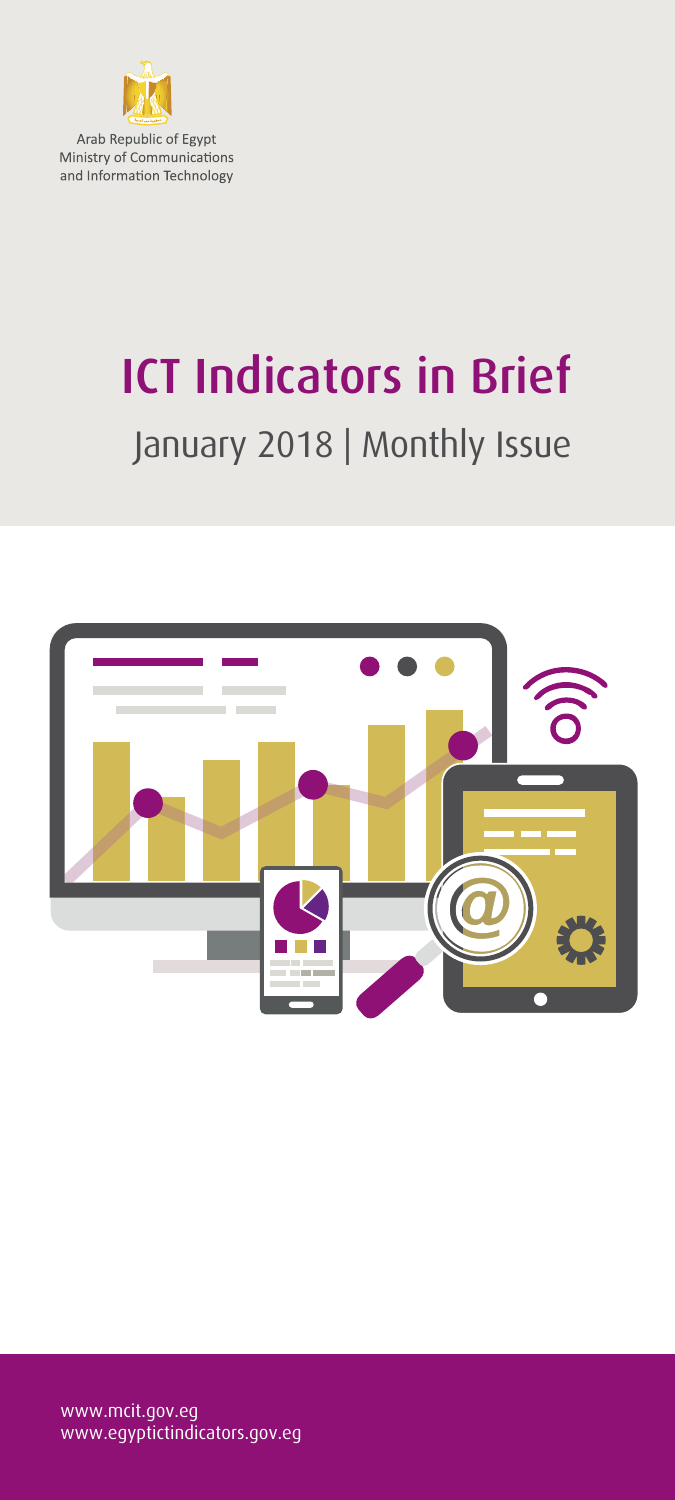



**Source:** Ministry of Communications and Information Technology National Telecom Regulatory Authority



**Source:** Ministry of Communications and Information Technology National Telecom Regulatory Authority

|                                  | Unit                 | 2016/2017 |
|----------------------------------|----------------------|-----------|
| Internet Users ** 1              | <b>Million Users</b> | 33.7      |
| . Internet Penetration $^{**}$ . | 0/r                  | 41.2      |

\* Not Including the Fourth Mobile Service Provider Company (WE) Data.

\*\* According to results of "ICT Access and use by households and individuals survey for 2016/2017".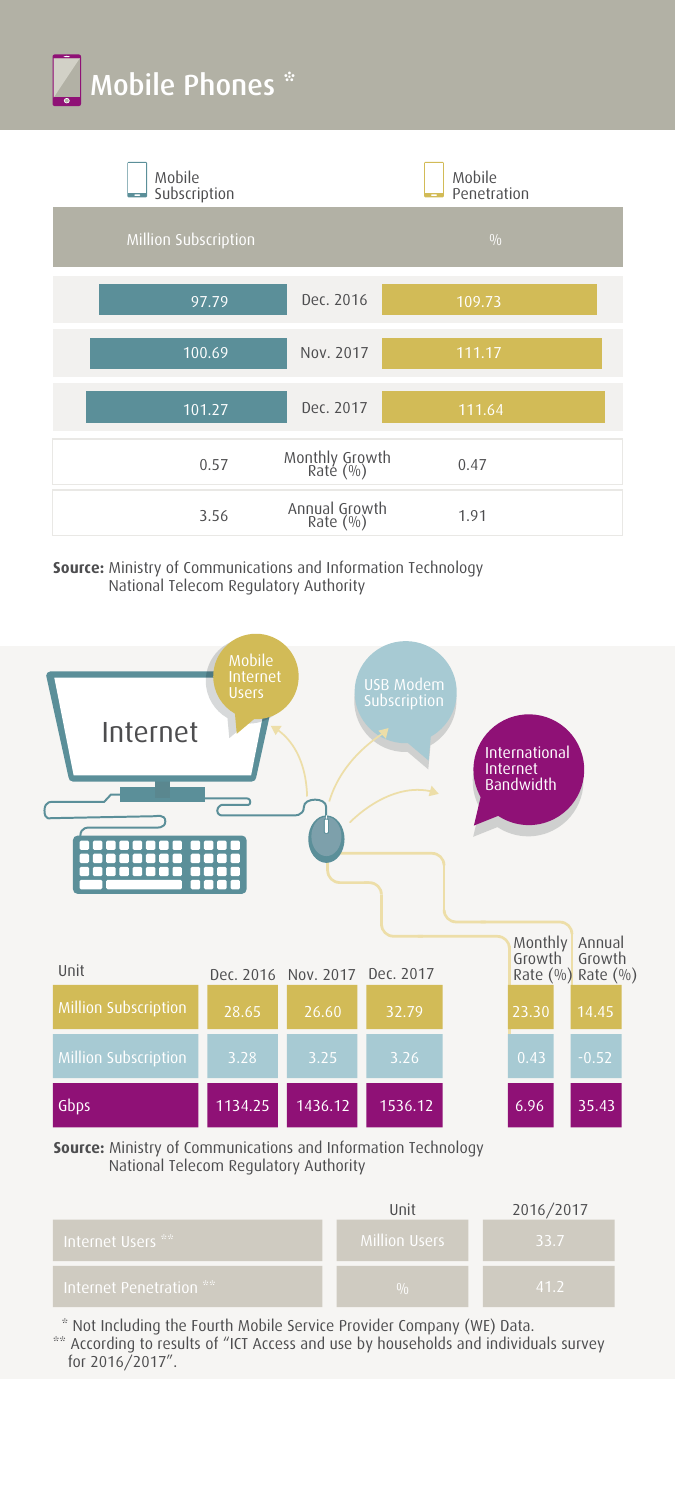





 $-2.78$   $-2.50$ 

**Source:** Ministry of Communications and Information Technology Telecom Egypt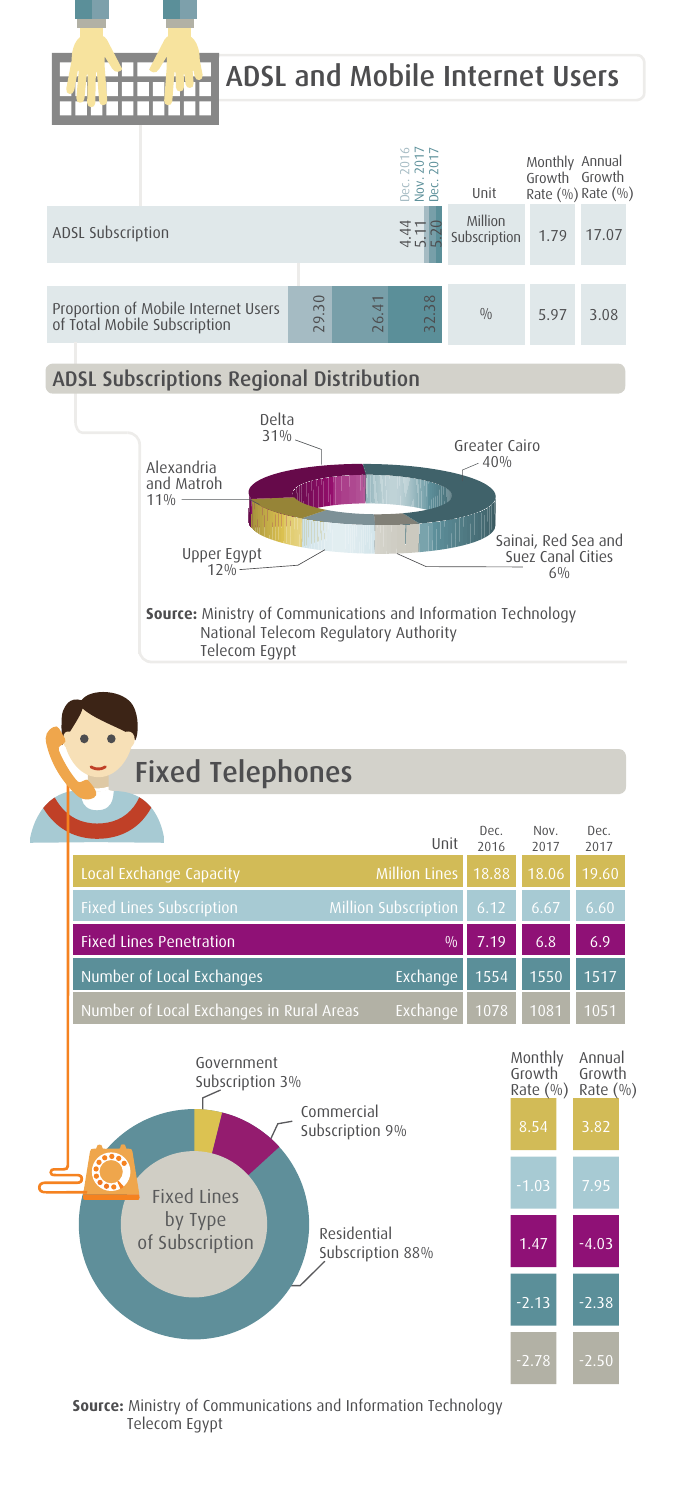## Number of Newly Established ICT Companies and Issued Capital\*

| Unit                                                                             |           | Dec.<br>2016               | Nov.<br>2017 | Dec.<br>2017 |                          |
|----------------------------------------------------------------------------------|-----------|----------------------------|--------------|--------------|--------------------------|
| <b>Issued Capital of</b><br>Million<br>Newly Established<br><b>ICT Companies</b> |           | Communications             | 0.10         | 1.11         | 0.23                     |
|                                                                                  | EGP       | Information Technology     | 17.13        | 9.85         | 110.15                   |
|                                                                                  |           | <b>IT Enabled Services</b> | 5.83         | 14.01        | 21.76                    |
| Total                                                                            |           | 23.06                      | 24.97        | 132.14       |                          |
| Number of Newly<br><b>Established ICT</b><br>Companies                           |           | Communications             | 1            | 3            | $\overline{\phantom{0}}$ |
|                                                                                  | Companies | Information Technology     | 59           | 67           | 52                       |
|                                                                                  |           | <b>IT Enabled Services</b> | 22           | 40           | 60                       |
| <b>Total</b>                                                                     |           |                            | 82           | 112          | 115                      |
|                                                                                  |           |                            |              |              |                          |
|                                                                                  |           | $\overline{\phantom{a}}$   |              |              |                          |



**Source:** Ministry of Investment

General Authority for Free Zones and Investment

\* Most of newly established ICT Companies were small and micro enterprises.



## Egypt's Stock Exchange Telecommunications Index